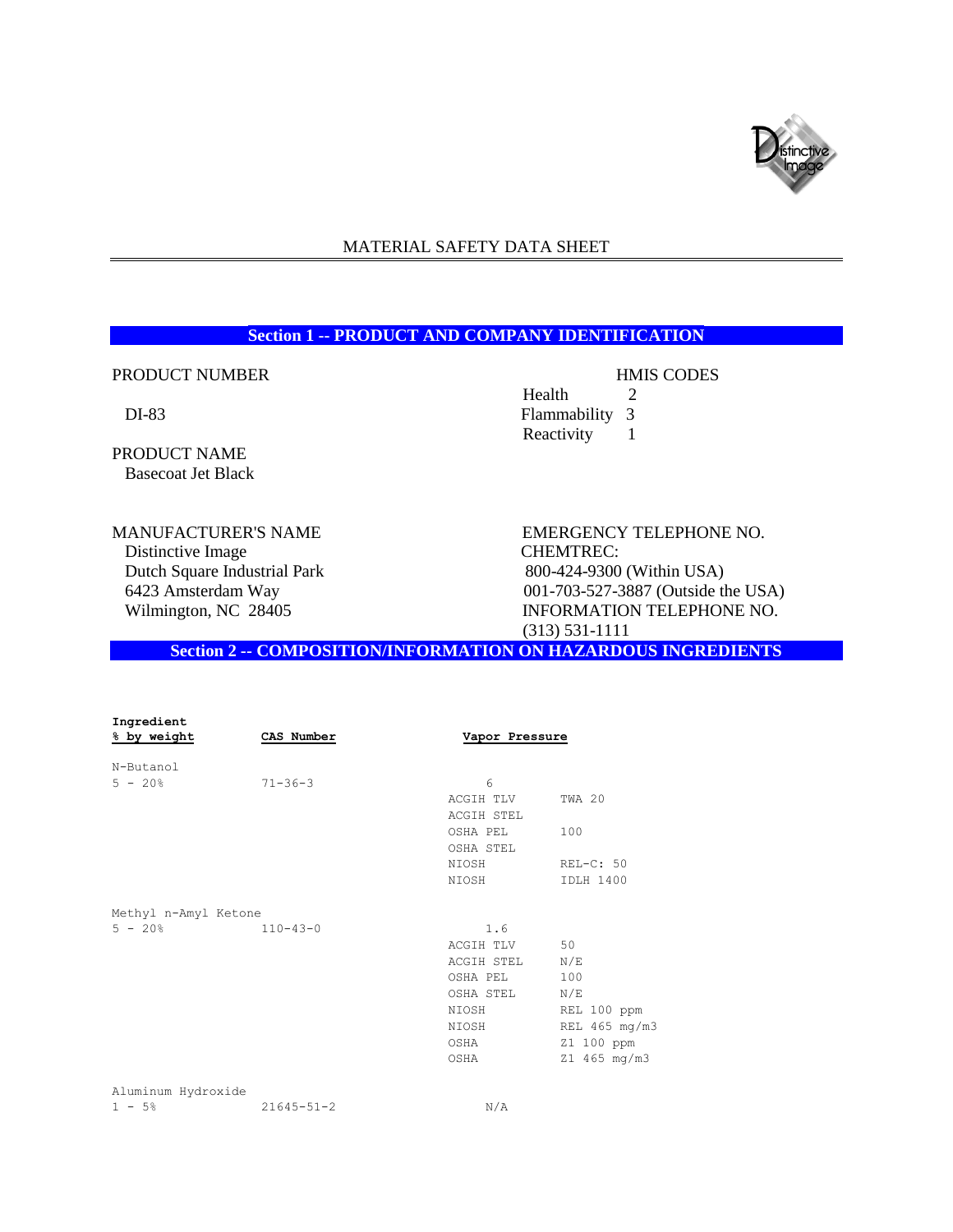|                                         |                                                              | ACGIH TLV<br>ACGIH STEL<br>OSHA PEL<br>OSHA STEL                                  | N/E<br>N/E<br>N/E<br>N/E                                           |
|-----------------------------------------|--------------------------------------------------------------|-----------------------------------------------------------------------------------|--------------------------------------------------------------------|
| Titanium Dioxide<br>$20 - 50$ %         | $13463 - 67 - 7$                                             | N/A<br>ACGIH TLV<br>ACGIH STEL<br>OSHA PEL<br>OSHA STEL                           | N/E<br>N/E<br>N/E<br>N/E                                           |
|                                         | Petroleum Distillates, Hydrotreated Light                    |                                                                                   |                                                                    |
| $1 - 5$                                 | $64742 - 47 - 8$                                             | 5<br>ACGIH TLV<br>ACGIH STEL<br>OSHA PEL<br>OSHA STEL                             | N/E<br>N/E<br>N/E<br>N/E                                           |
| $1 - 5%$                                | Silica, amorphous, precipitated and gel<br>$112926 - 00 - 8$ | N/A<br>ACGIH TLV<br>ACGIH STEL<br>OSHA PEL<br>OSHA STEL                           | N/E<br>N/E<br>N/E<br>N/E                                           |
| Cellulose Acetate Butyrate<br>$5 - 20%$ | $9004 - 36 - 8$                                              | N/A<br>ACGIH TLV<br>ACGIH STEL<br>OSHA PEL<br>OSHA STEL                           | N/E<br>N/E<br>N/E<br>N/E                                           |
| n-butyl Acetate<br>$20 - 50$ %          | $123 - 86 - 4$                                               | 10<br>ACGIH TLV<br>ACGIH STEL<br>OSHA PEL<br>OSHA STEL<br>NIOSH<br>NIOSH<br>NIOSH | 150<br>200<br>150<br>N/E<br>REL<br>150<br>200<br>STEL<br>IDLH 1700 |
| parachlorobenzotriflouride              |                                                              |                                                                                   |                                                                    |
| $0.1 - 1$ %                             | $98 - 56 - 6$                                                | 7.62<br>ACGIH TLV<br>ACGIH STEL<br>OSHA PEL<br>OSHA STEL                          | N/E<br>N/E<br>N/E<br>N/E                                           |
| Tert Butyl Acetate<br>$1 - 5$ %         | $540 - 88 - 5$                                               | 41.5<br>ACGIH TLV<br>ACGIH STEL<br>OSHA PEL<br>OSHA STEL<br>NIOSH<br>NIOSH        | 200<br>N/E<br>200<br>N/E<br>200<br>REL<br>IDLH 1500                |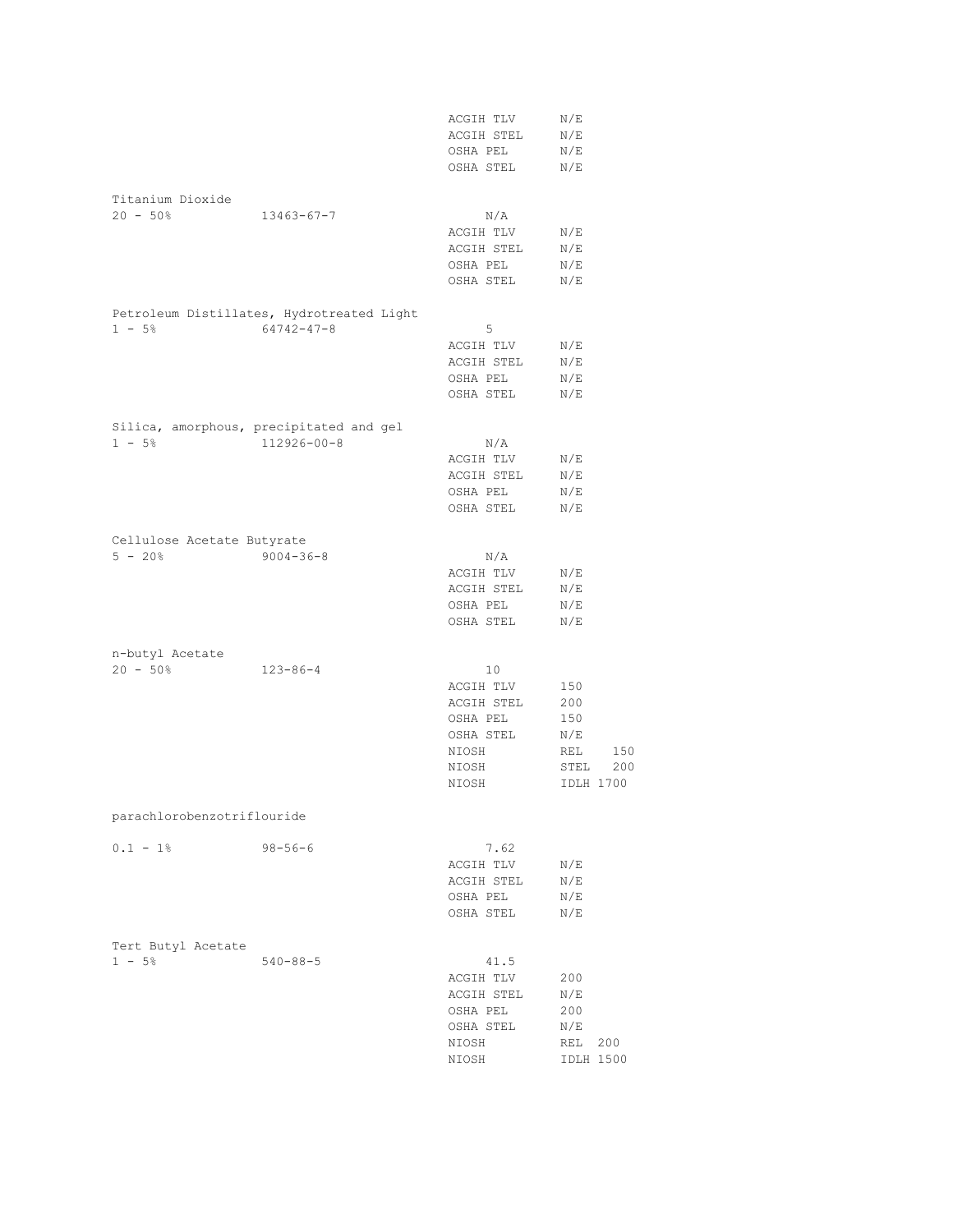# ROUTES OF EXPOSURE:

Exposure may be by INHALATION and/or SKIN or EYE contact, depending on conditions of use. To minimize exposure, follow recommendations for proper use, ventilation, and personal protective equipment.

## EFFECTS OF OVEREXPOSURE:

Irritation of eyes, skin and upper respiratory system. May cause nervous system depression. Extreme overexposure may result in unconsciousness and possibly death.

#### SIGNS AND SYMPTOMS OF OVEREXPOSURE:

Headache, dizziness, nausea, and loss of coordination are indications of excessive exposure to vapors or spray mists. Redness and itching or burning sensation may indicate eye or excessive skin exposure.

#### MEDICAL CONDITIONS AGGRAVATED BY EXPOSURE:

None generally recognized.

#### CANCER INFORMATION:

FOR COMPLETE DISCUSSION OF TOXICOLOGY DATA REFER TO SECTION 11.

# **Section 4 -- FIRST AID MEASURES**

#### If INHALED:

If affected, remove from exposure. Restore breathing. Keep warm and quiet.

#### If on SKIN:

Wash affected area thoroughly with soap and water. Remove contaminated clothing and launder before re-use.

# If in EYES:

Flush eyes with large amounts of water for 15 minutes. Get medical attention.

#### If SWALLOWED:

Do not induce vomiting.Get medical attention immediately.

# **Section 5 -- FIRE FIGHTING MEASURES**

|      | <b>FLASH POINT</b> | LEL UEL |
|------|--------------------|---------|
| 39 F |                    | $-12.0$ |

# EXTINGUISHING MEDIA:

Use National Fire Protection Association (NFPA) Class B extinguishers (carbon dioxide, dry chemical, or universal aqueous film forming foam) designed to extinguish NFPA Class IB flammable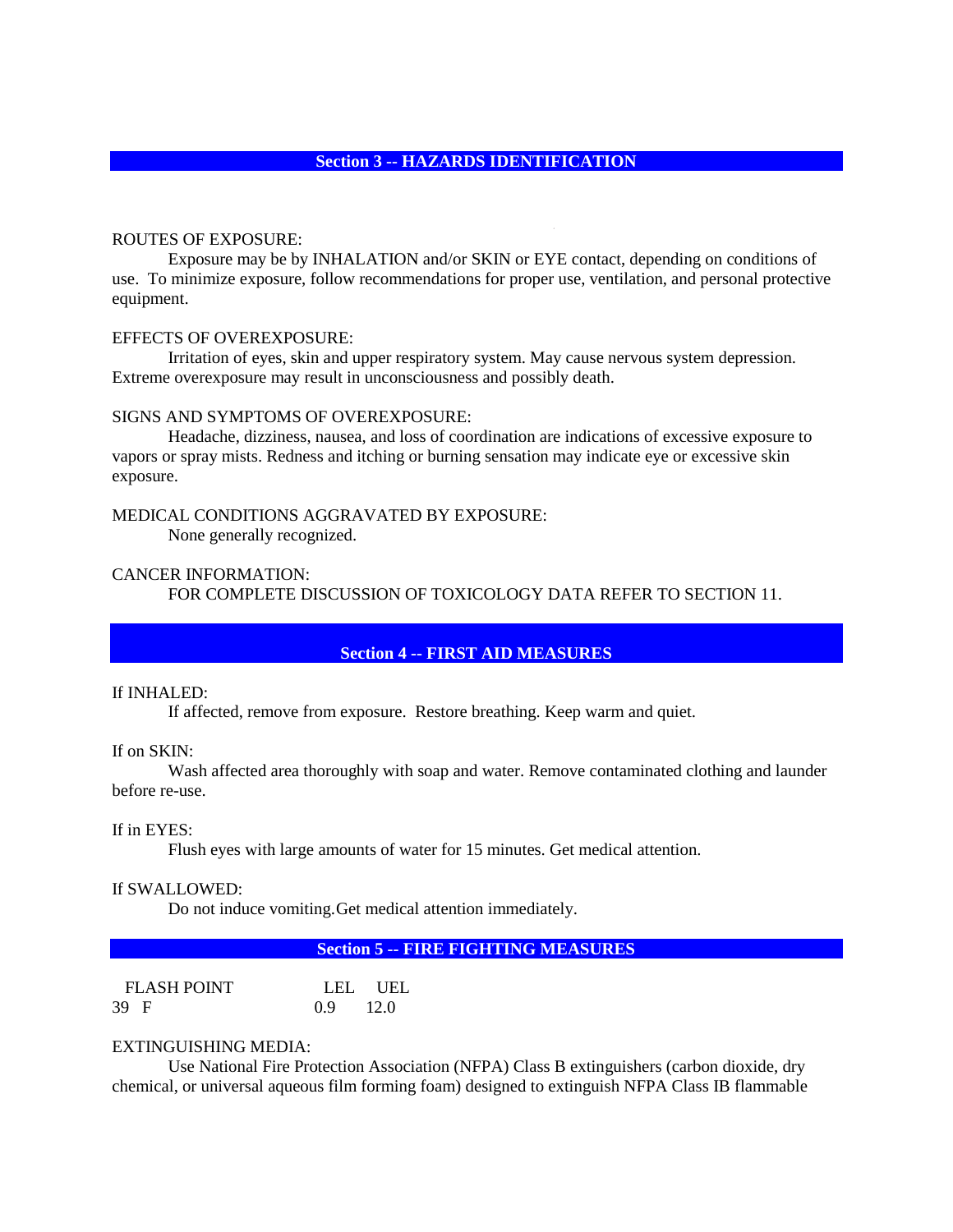liquid fires. Water spray may be ineffective. Water spray may be used to cool closed containers to prevent pressure build-up and possible auto ignition or explosion when exposed to extreme heat.

# UNUSUAL FIRE AND EXPLOSION HAZARDS:

Containers may explode when exposed to extreme heat. Application to hot surfaces requires special precautions. During emergency conditions overexposure to decomposition products may cause a health hazard. Symptoms may not be immediately apparent. Obtain medical attention.

# SPECIAL FIRE FIGHTING PROCEDURES:

Full protective equipment including self-contained breathing apparatus should be used. Water spray may be ineffective. If water is used, fog nozzles are preferable. Water may be used to cool closed containers to prevent pressure build-up and possible auto ignition or explosion when exposed to extreme heat.

# **Section 6 -- ACCIDENTAL RELEASE MEASURES**

# STEPS TO BE TAKEN IN CASE MATERIAL IS RELEASED OR SPILLED:

Provide maximum ventilation. Only personnel equipped with proper respiratory, skin, and eye protection should be permitted in the area. Remove all sources of ignition. Take up spilled material with sand, vermiculite, or other noncombustible absorbent material and place in clean, empty containers for disposal. Only the spilled material and the absorbent should be placed in this container.

# **Section 7 -- HANDLING RELEASE MEASURES**

# PRECAUTIONS TO BE TAKEN IN HANDLING AND STORAGE:

Keep away from heat, sparks, and open flame. Vapors will accumulate readily and may ignite explosively. During use and until all vapors are gone: Keep area ventilated - Do not smoke - Extinguish all flames, pilot lights, and heaters - Turn off stoves, electric tools and appliances, and other sources of ignition. Consult NFPA Code. Use approved bonding and grounding procedures. Do not expose to temperature above 120F. Heat from sunlight, radiators, stoves, hot water, and other heat sources could cause container to burst. Do not take internally. Keep out of the reach of children.

# **Section 8 -- EXPOSURE CONTROLS / PERSONAL PROTECTION**

# PRECAUTIONS TO BE TAKEN IN USE:

Use only with adequate ventilation. Avoid contact with skin and eyes. Avoid breathing vapor and spray mist. Wash hands after using. This coating may contain materials classified as nuisance particulates (listed "as Dust" in section 2) which may be present at hazardous levels only during sanding or abrading of the dried film. If no specific dusts are listed in section 2, the applicable limits for nuisance dust are ACGIII TLV 10 mg/m3 (total dust), 3 mg/m3 (respirable fraction), OSHA PEL 15 mg/m3 (total dust), 5 mg/m3 (respirable fraction). Removal of old paint by sanding, scraping, or other means may generate dust or fumes that contain lead.

#### VENTILATION:

Local exhaust preferable. General exhaust acceptable if the exposure to materials in section 2 is maintained below applicable exposure limits. Refer to OSHA Standards 1910.94, 1910.107, 1910.108, and complete an industrial hygiene study to analyze specific working conditions.

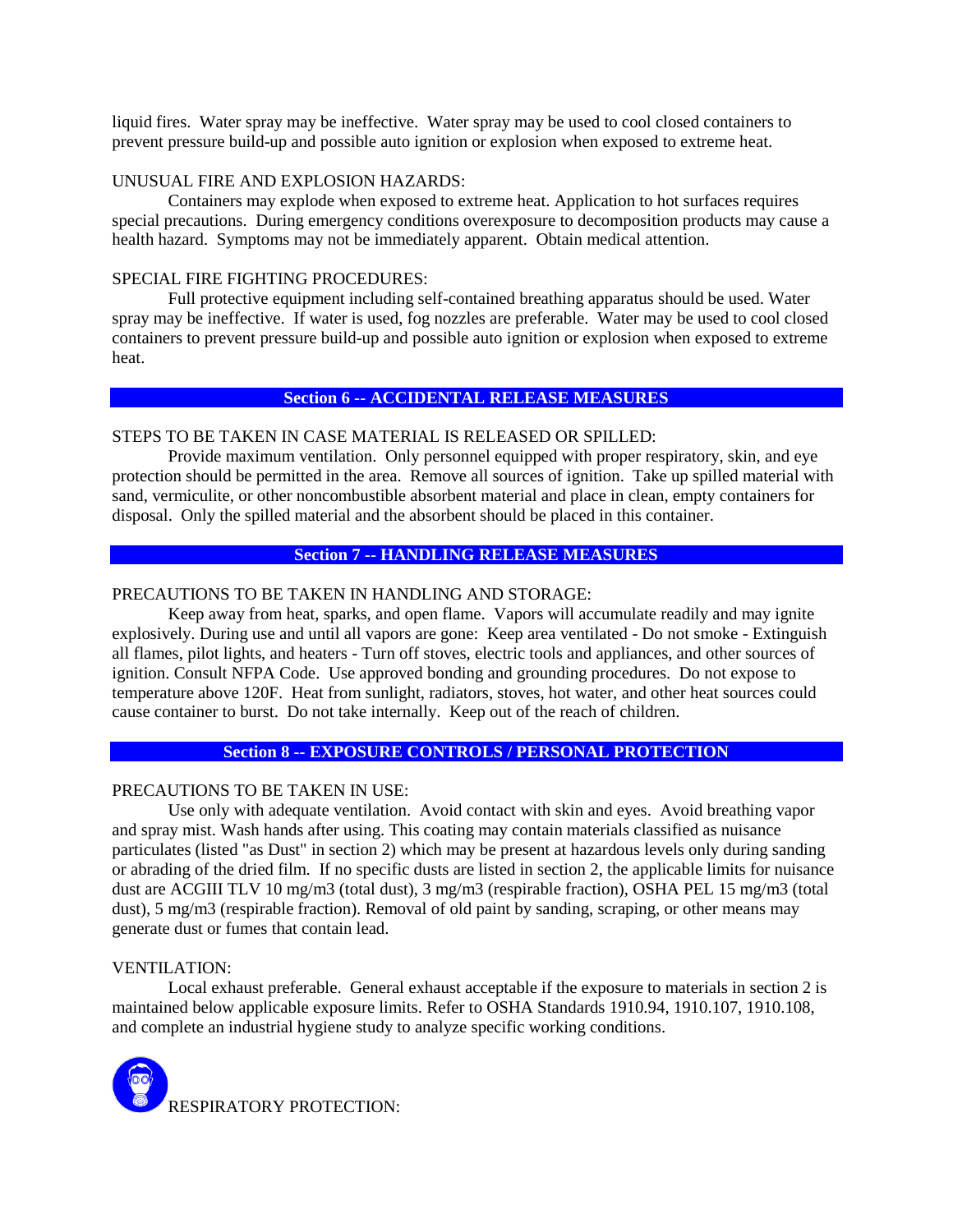If personal exposure cannot be controlled below applicable limits by ventilation, wear a properly fitted organic vapor/particulate respirator approved by NIOSH/MSHA for protection against materials in section 2. When sanding or abrading the dried film, wear a dust/mist respirator approved by NIOSH/MSHA for dust which may be generated from this product, underlying paint, or the abrasive.

# PROTECTIVE GLOVES:

None required for normal application of these products where minimal skin contact is expected. For prolonged repeated contact, wear chemical resistant gloves.



# EYE PROTECTION:

Wear safety spectacles with unperforated side shields.

# OTHER PRECAUTIONS:

Intentional misuse by deliberately concentrating and inhaling the contents can be harmful or fatal.



# **Section 9 -- PHYSICAL AND CHEMICAL PROPERTIES**

| PRODUCT WEIGHT<br><b>SPECIFIC GRAVITY</b><br><b>BOILING POINT</b> | $10.412$ lb/gal<br>1.250<br>$208 - 277$ F | $1248$ g/l               |
|-------------------------------------------------------------------|-------------------------------------------|--------------------------|
| 98 - 136 C<br><b>VOLATILES</b>                                    | 47.9 % by wt                              | 70.5 % by vol            |
| <b>EVAPORATION RATE</b><br><b>VAPOR DENSITY</b>                   | Same as ether<br>Heavier than air         |                          |
| <b>REGULATORY VOC</b><br><b>ACTUAL VOC</b>                        | $4.75$ lb/gal<br>$4.36$ lb/gal            | g/l<br>569<br>g/l<br>522 |

# **Section 10 -- STABILITY AND REACTIVITY**

STABILITY:

This product is normally stable and will not undergo hazardous reactions.

CONDITIONS TO AVOID: None Known.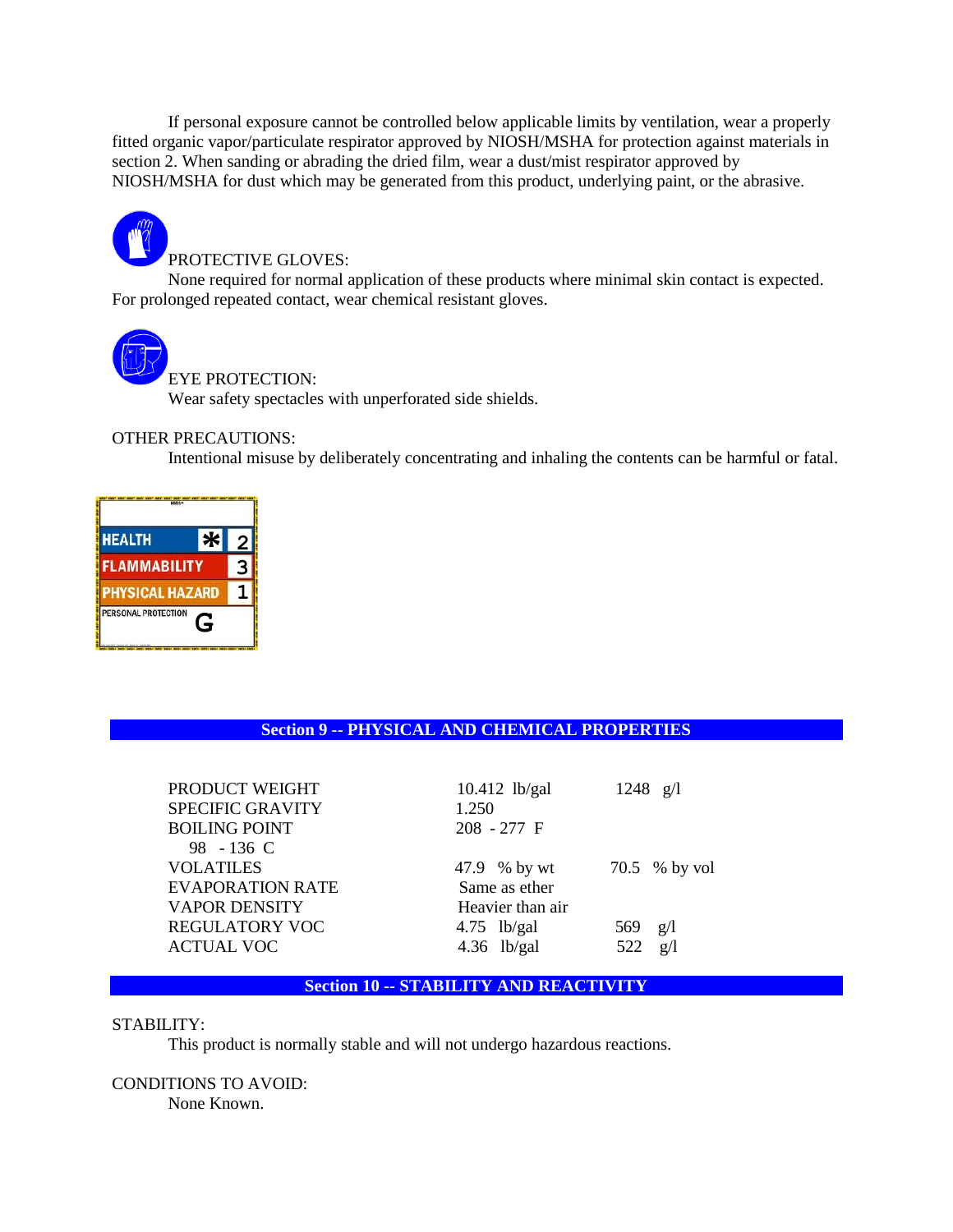# INCOMPATIBILITY:

Avoid contact with strong alkalies, strong mineral acids, or strong oxidizing agents.

# HAZARDOUS DECOMPOSITION PRODUCTS:

Carbon monoxide, carbon dioxide, oxides of sulfur, oxides of barium, lowers molecular weight polymer fractions.

# HAZARDOUS POLYMERIZATION:

None Known.

# **Section 11 -- TOXICOLOGICAL INFORMATION**

|                                                                                     | CAS No. Ingredient Name                                                                                                                                                                                                                                                         |
|-------------------------------------------------------------------------------------|---------------------------------------------------------------------------------------------------------------------------------------------------------------------------------------------------------------------------------------------------------------------------------|
|                                                                                     | 71-36-3 N-Butanol                                                                                                                                                                                                                                                               |
| Acute oral toxicity:<br>LD50 rat: $790$ mg/kg                                       | <b>IARC Classification</b> Not Established                                                                                                                                                                                                                                      |
| Acute inhalation toxicity:<br>No data available                                     |                                                                                                                                                                                                                                                                                 |
| Acute dermal toxicity:<br>LD50 rabbit: 3,400 mg/kg<br>-------------------           |                                                                                                                                                                                                                                                                                 |
| $110-43-0$                                                                          | Methyl n-Amyl Ketone                                                                                                                                                                                                                                                            |
| <b>IARC</b> Classification<br>Acute oral toxicity:<br>No data available             | Not Established                                                                                                                                                                                                                                                                 |
| Acute inhalation toxicity:<br>LCLo Rat: 4,000 PPM; 4 h<br>LCLo Rat: 4,000 mg/l; 4 h |                                                                                                                                                                                                                                                                                 |
| Acute dermal toxicity:<br>No data available<br>-------------------                  |                                                                                                                                                                                                                                                                                 |
| 21645-51-2                                                                          | Aluminum Hydroxide                                                                                                                                                                                                                                                              |
| <b>IARC</b> Classification<br>inhalation.                                           | Not Established<br>Routes of Entry: Inhalation, Ingestion<br>Toxicity to Animals: LD50: Not available. LC50: Not available<br>Chronic Effects on Human: Not Available<br>Other Toxic Effects on Humans: Slightly hazardous in case of skin contact (irritant), of ingestion, of |

Special Remarks on Toxicity to Animals: Not available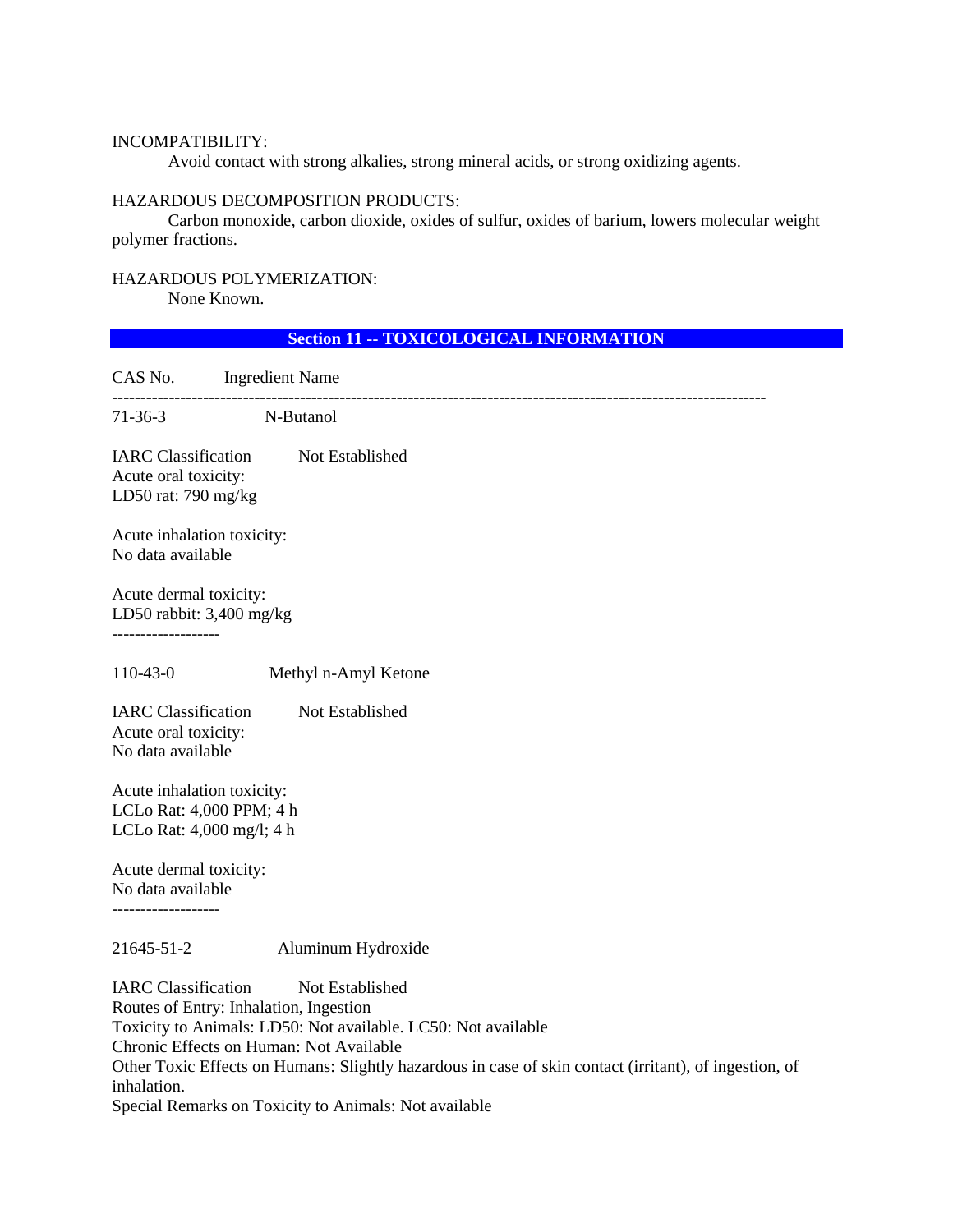Special remarks on Chronic Effects on Humans: Not available

Special Remarks on other Toxic Effects on Humans: Acute Potential Health Effects: May cause mild skin, eye and upper respiratory tract irritation. Ingestion: May cause gastrointestinal tract irritation: May affect bones (osteomalacia), metabolism, blood, behavior (muscle concentration, spasticity, change in motor activity), liver.

-------------------

| 13463-67-7                                                                                          | <b>Titanium Dioxide</b>                                                                                                                                                                                                                                                                 |
|-----------------------------------------------------------------------------------------------------|-----------------------------------------------------------------------------------------------------------------------------------------------------------------------------------------------------------------------------------------------------------------------------------------|
| <b>IARC</b> Classification<br>No data available.                                                    | Group 2B                                                                                                                                                                                                                                                                                |
| 64742-47-8                                                                                          | Petroleum Distillates, Hydrotreated Light                                                                                                                                                                                                                                               |
| <b>IARC</b> Classification<br>RTECS#:<br>CAS# 64742-47-8: OA5504000<br>LD50/LC50:<br>Not available. | Not Established                                                                                                                                                                                                                                                                         |
| Carcinogenicity:<br>CAS# 64742-47-8:<br>Mutagenicity: No data available.                            | ACGIH: A3 - Confirmed animal carcinogen with unknown relevance to humans (as total hydr<br>Epidemiology: No data available.<br>Teratogenicity: No data available.<br>Reproductive Effects: No data available.<br>Neurotoxicity: No data available.<br>Other Studies: No data available. |
| ------------------                                                                                  |                                                                                                                                                                                                                                                                                         |
| 112926-00-8                                                                                         | Silica, amorphous, precipitated and gel                                                                                                                                                                                                                                                 |
| <b>IARC</b> Classification<br>No Data Available                                                     | Not Established                                                                                                                                                                                                                                                                         |
| 9004-36-8                                                                                           | Cellulose Acetate Butyrate                                                                                                                                                                                                                                                              |
|                                                                                                     | <b>IARC</b> Classification Not Established<br>Information on likely routes of exposure                                                                                                                                                                                                  |
| Inhalation:                                                                                         | None Known                                                                                                                                                                                                                                                                              |
| Ingestion:                                                                                          | None Known                                                                                                                                                                                                                                                                              |
| Skin Contact:                                                                                       | Molten material will produce thermal burns                                                                                                                                                                                                                                              |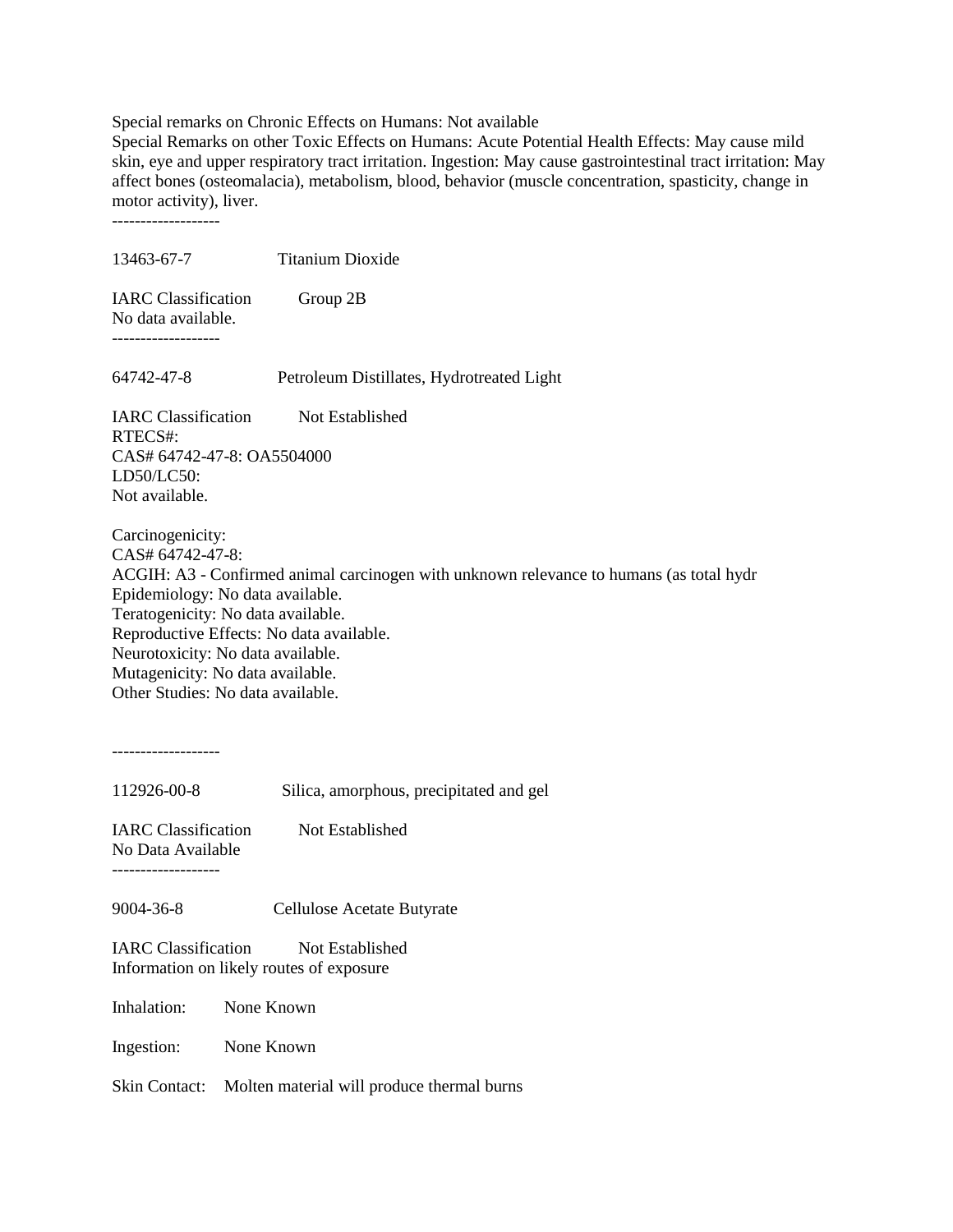Eye Contact: Molten material will produce thermal burns

Information on toxicological effects

Acute Toxicity

Oral Product: No data available

Specified substance(s) Cellulose acetate butyrate: Oral LD-50: (Rat):>3,200 mg/kg (highest dose tested)

Dermal Product: No data available

Specified substance(s) Cellulose acetate butyrate: Dermal LD-50: (Guinea pig):>1,000 mg/kg (highest dose tested)

Inhalation Product: No data available

Specified substances(s) Cellulose acetate butyrate: No data available

Repeated dose toxicity Product: No data available

Specified substance(s) Cellulose acetate butyrate: No data available

Skin corrosion/irritation Product: No data available

Specified substance(s) Cellulose acetate butyrate: (Guinea pig, 24 h): slight

Serious eye damage/eye irritation Product: No data available

Specified substance(s) Cellulose acetate butyrate: No data available

Respiratory or skin sensitization Product: No data available

Specified substance(s) Cellulose acetate butyrate: No data available

Germ cell mutagenicity In vitro Product: No data available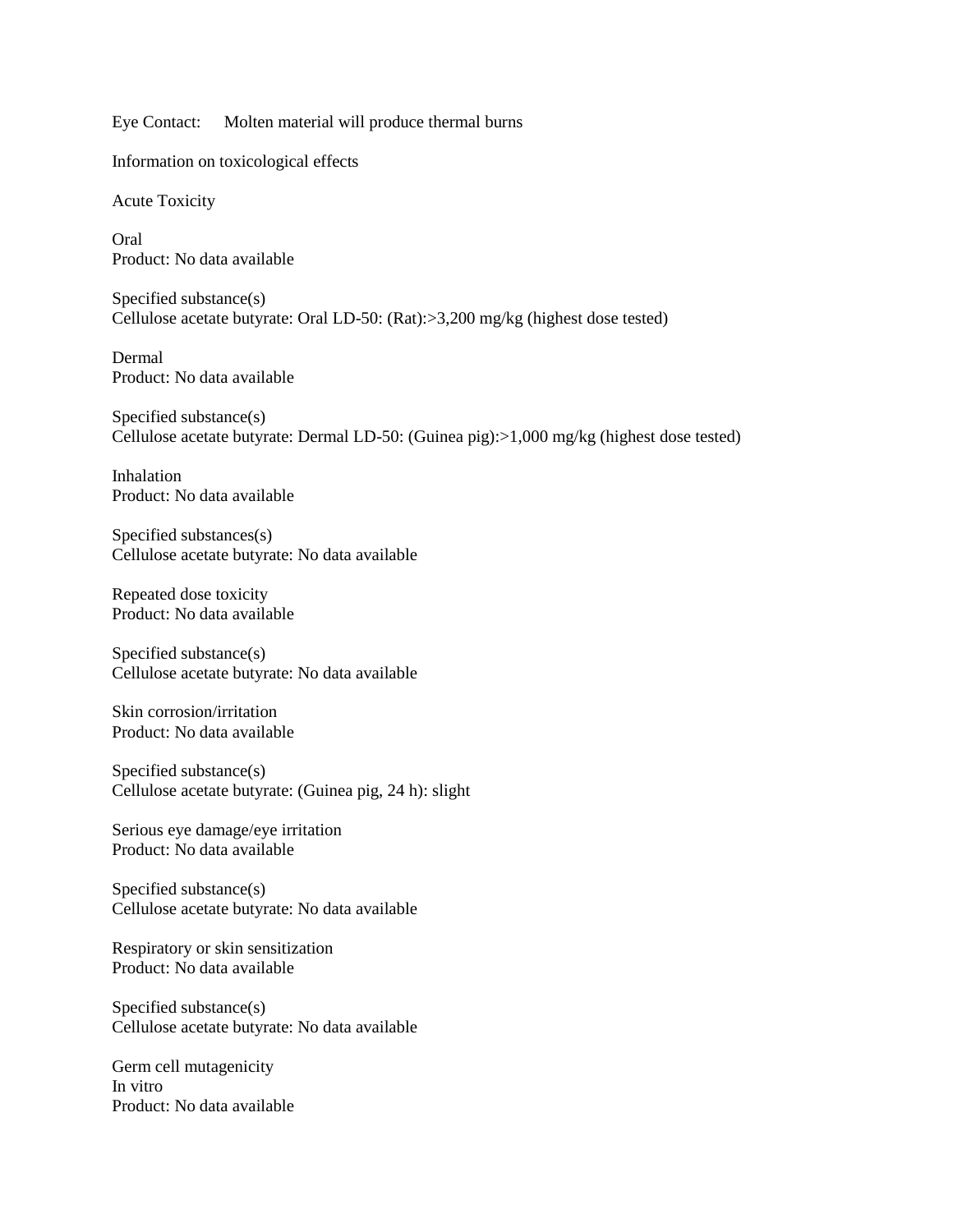Specified substance(s) Cellulose acetate butyrate: No data available

In vivo Product: No data available

Specified substance(s) Cellulose acetate butyrate: No data available

**Carcinogenicity** Product: No data available

Specified substance(s) Cellulose acetate butyrate: No data available

Reproductive toxicity Product: No data available

Specified substance(s) Cellulose acetate butyrate: No data available

Specific target organ toxicity-single exposure Product: No data available

Specified substance(s) Cellulose acetate butyrate: No data available

Specific target organ toxicity-repeated exposure Product: No data available

Specified substance(s) Cellulose acetate butyrate: No data available

Aspiration hazard Product: No data available

Specified substance(s) Cellulose acetate butyrate: No data available

Other adverse effects: No data available

-------------------

123-86-4 n-butyl Acetate

| <b>IARC</b> Classification | Not Established             |
|----------------------------|-----------------------------|
| Acute oral toxicity:       | LD50 Rat: $10.8$ g/kg       |
| Acute inhalation toxicity: | LC50 Rat: 160mh/l, 4h       |
| Acute dermal toxicity:     | LD50 Rabbit: $17,600$ mg/kg |

-------------------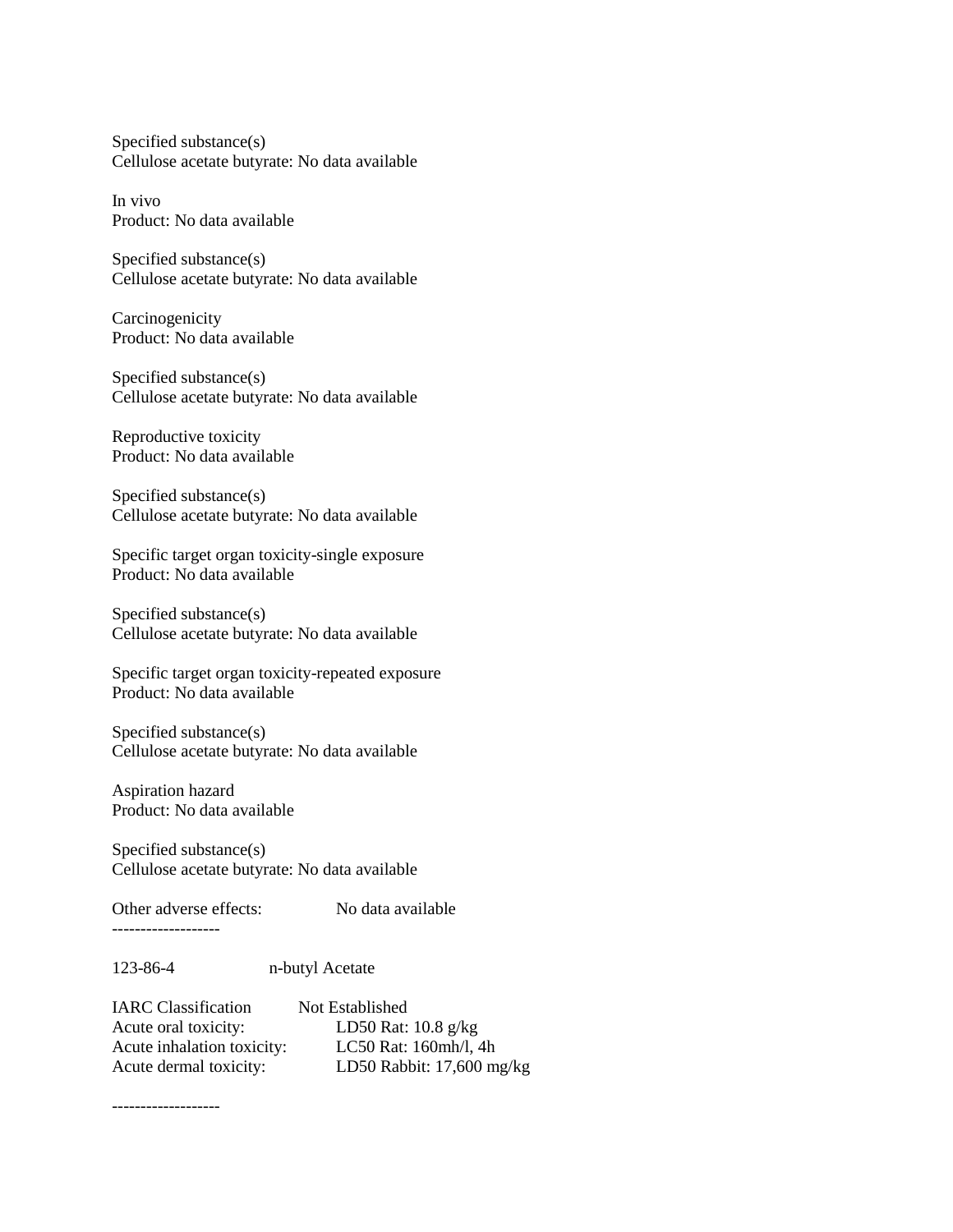98-56-6 parachlorobenzotriflouride

IARC Classification Not Established Acute oral toxicity-No data available

Acute oral toxicity- Components p-Trifluoromethylphenyl chloride: LD50: 13,000 mg/kg Species: Rat

Acute inhalation toxicity-No data available

Acute inhalation toxicity- Components p-Trifluoromethylphenyl chloride: LD50: 33 mg/l Exposed time: 4 h Species: Rat

Acute dermal toxicity-No data available

Acute toxicity (other routes of administration)- No data available -------------------

540-88-5 Tert Butyl Acetate

IARC Classification Not Established

T-Butyl acetate is only slightly toxic following acute inhalation, oral, or dermal exposure. Ingestion or inhalation of high doses may cause CNS depression. It is a very slight skin and moderate eye irritant. It is not a sensitizer, nor a genotoxic agent. Studies in animals indicate that t-butyl acetate is not a developmental or reproductive toxicant. Repeated inhalation exposure studies in animals indicate that tbutyl acetate may cause transient behavioral changes, increased liver, adrenal, and kidney weights, and possible kidney changes. However, the types of kidney changes observed are unique to the male rat kidney. There are no carcinogenicity data for t-butyl acetate. The primary metabolite of t-butyl acetate, tbutanol, is an animal carcinogen.

Acute toxicity

LC50 (vapor) rat 4211 PPM 6 HOURS

LD50 (Oral) rat 4500 MG/KG BWT

LD50 (Skin) rabbit > 2000 MG/KG BWT

Acute effects

Inhalation: Vapors or aerosol may cause irritation of the eyes, nose and throat as well as CNS depression (fatigue, dizziness, loss of concentration, with collapse, coma and death possible in cases of severe overexposure). Inhalation of airborne droplets may cause irritation of the respiratory tract.

Ingestion: May cause CNS depression, gastric discomfort, and vomiting. This material is an aspiration hazard.

Skin contact: No systemic toxicity is expected from acute dermal exposure.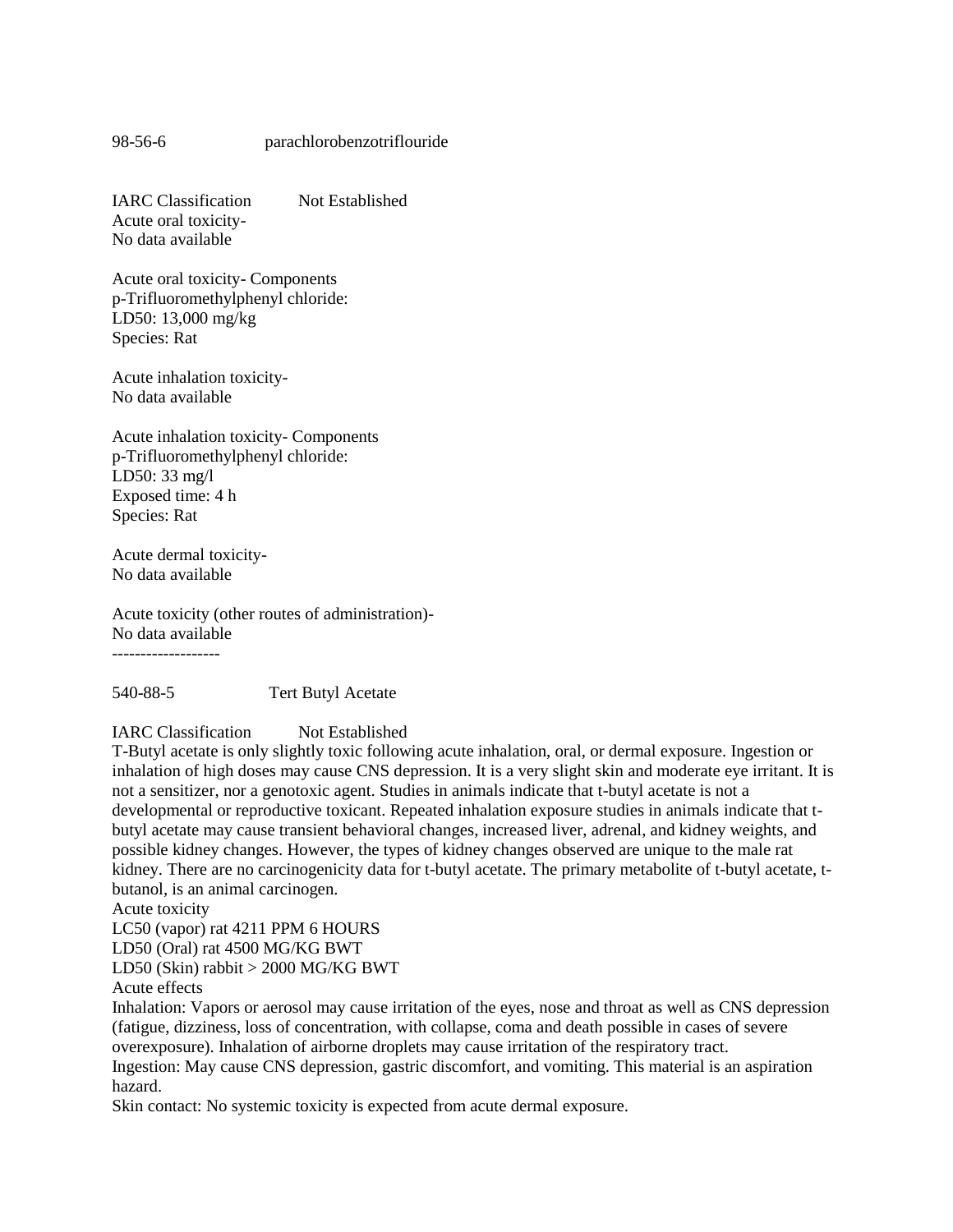Irritation: Skin-Not a skin irritant.

Eyes: No eye irritation

Sensitization: Does not induce skin sensitization. Repeated dose toxicity: Inhalation repeated exposure studies demonstrated target organ effects in male rats (kidney) by a mechanism of action that is not relevant to humans and in mice (nervous system) transient behavioral changes that were observed immediately after exposure.

Reproductive effects: This substance is not toxic to reproduction. The reproductive toxicity of t-butyl acetate has been investigated in rats via the inhalation route. There were no adverse effects on reproductive performance or sperm number or quality at 1600 ppm, the highest exposure level tested. In addition, no gross or histopathologic effects were observed in the reproductive organs of male and female rats or mice exposed at 1600 ppm for 90 days in a repeat-exposure toxicity study conducted via inhalation and there was no adverse effect on estrous cycle length in mice.

Developmental Toxicity: This substance is not a developmental toxicant. It did not cause maternal toxicity and any embryo/fetal toxicity or developmental abnormalities were observed in the offspring of animals following inhalation exposures of 1600 ppm.

Genetic Toxicity: Negative for genotoxicity using both in vitro and in vivo tests.

Carcinogenicity: Specific data not available. T-Butanol, the primary metabolite of t-butyl acetate, is an animal carcinogen. In a drinking water study, t-butanol induced benign kidney tumors in male rats via an  $\pounds\$ -2u-globulin mode of action, a tumor mechanism not relevant to humans. In female mice, there was an increased incidence of benign thyroid tumors, a tumor mechanism that most likely is not relevant to humans. This substance is not classified for carcinogenicity by IARC, OSHA, TP, or the EPA. Acute toxicity: Rat 3046 MG/KG BWT rabbit > 2000 MG/KG BWT

Target organs: Thyroid, thymus, skin, eyes, respiratory system, central nervous system, kidney, liver and blood.

Repeated dose toxicity: Oral and inhalation repeated exposure studies demonstrated target organ effects in male rats (kidney) and male and female mice (thyroid) by mechanisms of action that are not relevant to humans.

Reproductive effects: T-Butanol had no effect on fertility in a one-generation screening study in rats. At maternally toxic doses (1000 mg/kg bwt/day), there were fewer live pups per litter and lower pup body weights which continued through lactation. No adverse effects on testes and ovary structure, or on sperm motility or morphology, were seen in rats or mice that received repeated high oral doses (up to approx. 3600 mg/kg bwt/day in rats, 8210 mg/kg bwt/day in male mice and 11,620 mg/kg bwt/day in female mice).

Developmental Toxicity: Results from studies in pregnant rats and mice indicate that t-butanol is not teratogenic but at high oral doses (1000 mg/kg bwt) produces embryo/fetotoxicity and developmental delay. Developmental delay was also observed in rats exposed by inhalation during gestation to t-butanol at 2000 ppm (6063 mg/m3), in the presence of maternal toxicity (reduction in body weight, CNS effects). Genetic Toxicity: Negative for genotoxicity using both in vitro and in vivo tests.

Carcinogenicity: T-Butanol is an animal carcinogen. In a drinking water study, t-butanol induced benign kidney tumors in male rats via an aalpha-2uglobulin mode of action, a tumor mechanism not relevant to humans. In female mice, there was an increased incidence of benign thyroid tumors, a tumor mechanism that most likely is not relevant to humans. T-Butanol is not classified as to carcinogenicity by EPA, OSHA, NTP or IARC.

-------------------

# **IARC Reference**

# **IARC Group 1: The agent is** *carcinogenic to humans*

This category is used when there is *sufficient evidence of carcinogenicity* in humans. Exceptionally, an agent may be placed in this category when evidence of carcinogenicity in humans is less than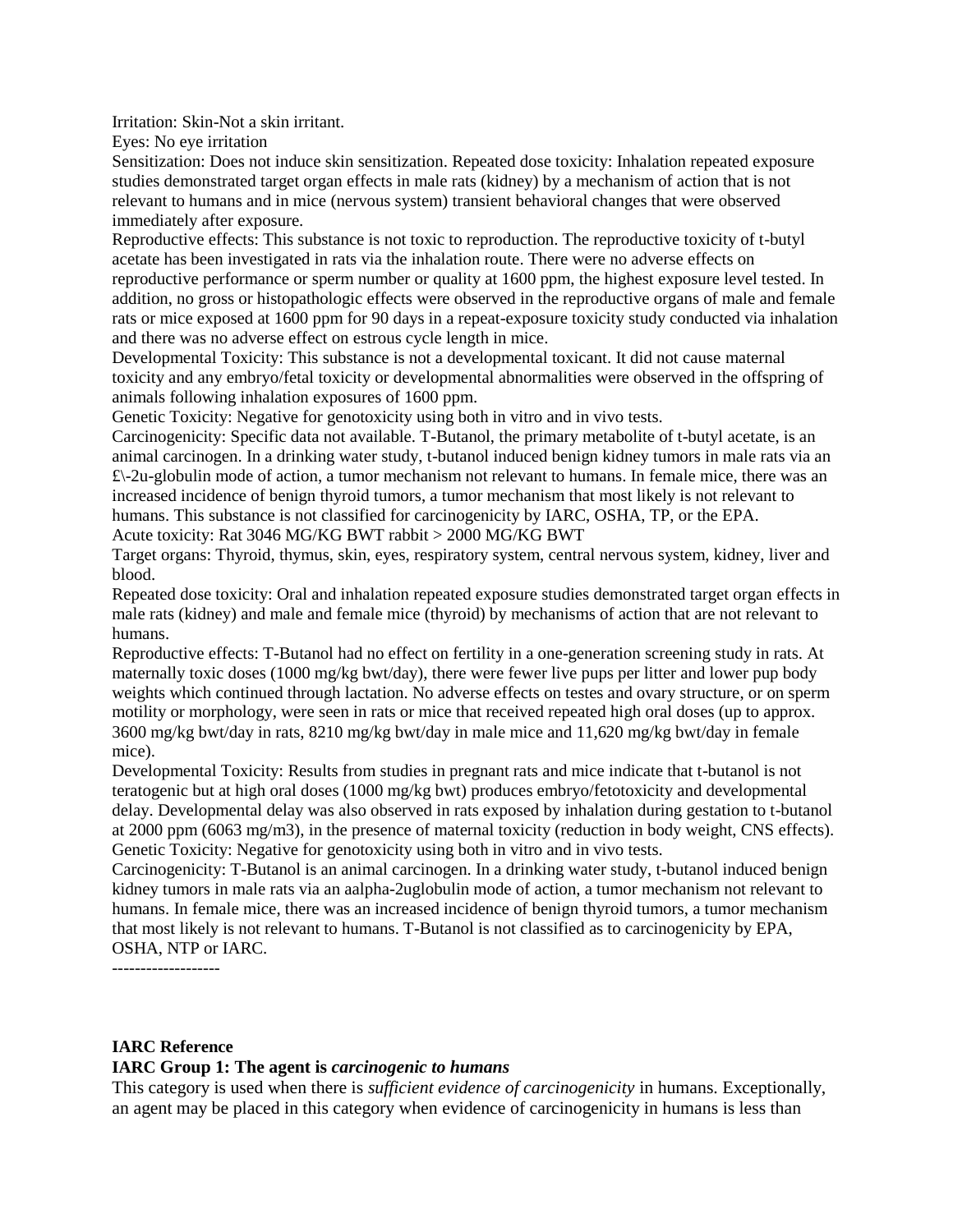*sufficient* but there is *sufficient evidence of carcinogenicity* in experimental animals and strong evidence in exposed humans that the agent acts through a relevant mechanism of carcinogenicity.

# **IARC Group 2A: The agent is** *probably carcinogenic to humans***.**

This category is used when there is *limited evidence of carcinogenicity* in humans and *sufficient evidence of carcinogenicity* in experimental animals. In some cases, an agent may be classified in this category when there is *inadequate evidence of carcinogenicity* in humans and *sufficient evidence of carcinogenicity* in experimental animals and strong evidence that the carcinogenesis is mediated by a mechanism that also operates in humans. Exceptionally, an agent may be classified in this category solely on the basis of *limited evidence of carcinogenicity* in humans. An agent may be assigned to this category if it clearly belongs, based on mechanistic considerations, to a class of agents for which one or more members have been classified in Group 1 or Group 2A.

# **IARC Group 2B: The agent is** *possibly carcinogenic to humans***.**

This category is used for agents for which there is *limited evidence of carcinogenicity* in humans and less than *sufficient evidence of carcinogenicity* in experimental animals. It may also be used when there is *inadequate evidence of carcinogenicity* in humans but there is *sufficient evidence of carcinogenicity* in experimental animals. In some instances, an agent for which there is *inadequate evidence of carcinogenicity* in humans and less than *sufficient evidence of carcinogenicity* in experimental animals together with supporting evidence from mechanistic and other relevant data may be placed in this group. An agent may be classified in this category solely on the basis of strong evidence from mechanistic and other relevant data.

# **IARC Group 3: The agent is** *not classifiable as to its carcinogenicity to humans***.**

This category is used most commonly for agents for which the evidence of carcinogenicity is *inadequate* in humans and *inadequate* or *limited* in experimental animals. Exceptionally, agents for which the evidence of carcinogenicity is *inadequate* in humans but *sufficient* in experimental animals may be placed in this category when there is strong evidence that the mechanism of carcinogenicity in experimental animals does not operate in humans. Agents that do not fall into any other group are also placed in this category. An evaluation in Group 3 is not a determination of non-carcinogenicity or overall safety. It often means that further research is needed, especially when exposures are widespread or the cancer data are consistent with differing interpretations.

# **IARC Group 4: The agent is** *probably not carcinogenic to humans***.**

This category is used for agents for which there is *evidence suggesting lack of carcinogenicity* in humans and in experimental animals. In some instances, agents for which there is *inadequate evidence of carcinogenicity* in humans but *evidence suggesting lack of carcinogenicity* in experimental animals, consistently and strongly supported by a broad range of mechanistic and other relevant data, may be classified in this group.

# **Section 12 -- ECOLOGICAL INFORMATION**

CAS No. Ingredient Name ------------------------------------------------------------------------------------------------------------------- 71-36-3 N-Butanol

No data available.

-------------------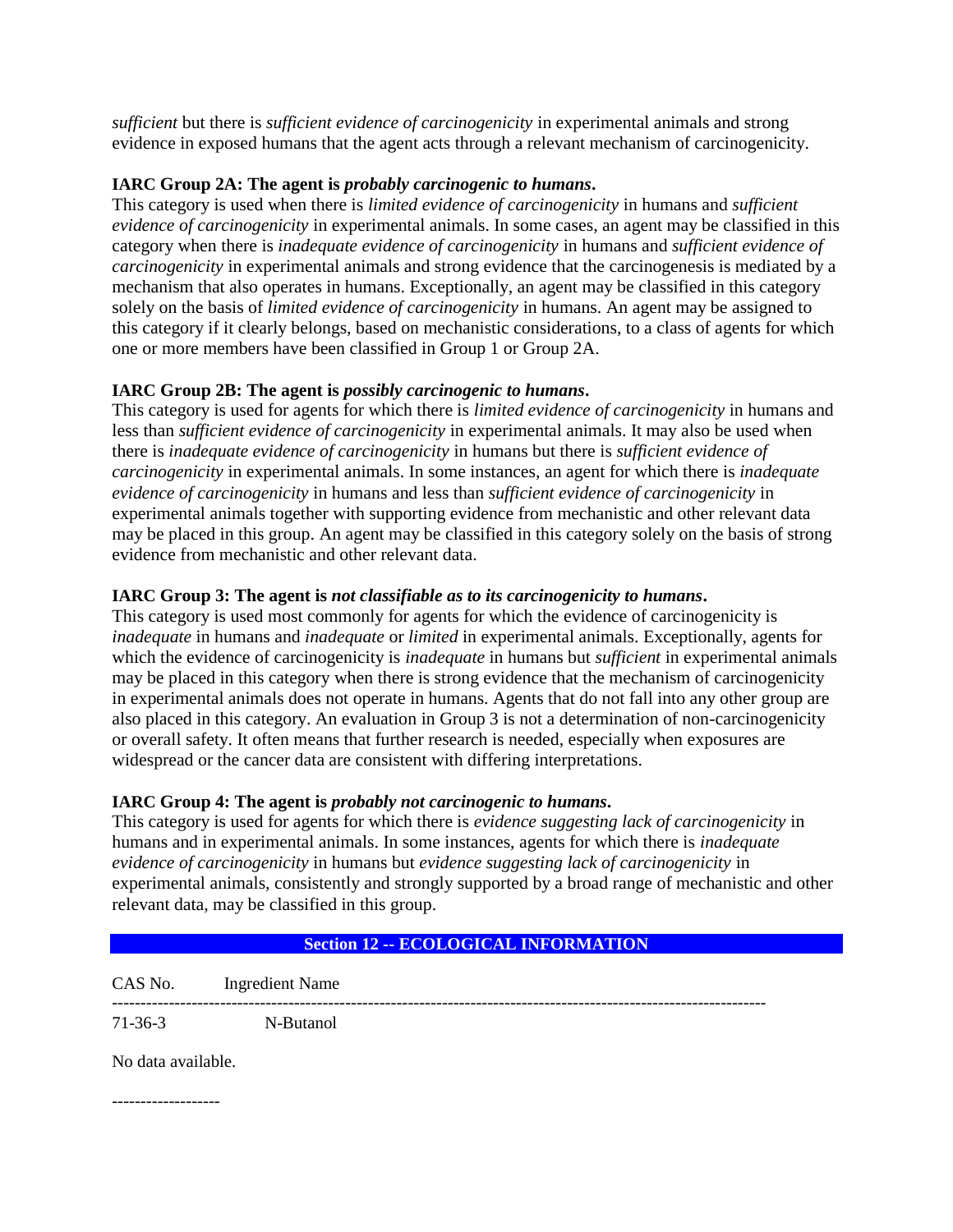# 110-43-0 Methyl n-Amyl Ketone

No data available.

-------------------

# 21645-51-2 Aluminum Hydroxide

Ecotoxicity: Not available

BOD5 and COD: Not available

Products of Biodegradation: Possibly hazardous short term degradation products are not likely. However, long term degradation products may arise.

> $LC50 = 32-32.5$  mg/L; 30D; EC50 Bacteria:  $EC50 = 5$  g/L

Toxicity of the Products of Biodegradation: This product itself and its products of degradation are not toxic.

Special Remarks on the Products of Biodegradation: Not available

-------------------

13463-67-7 Titanium Dioxide

| Ecotoxicity:      |  |
|-------------------|--|
| Daphnia: Daphnia: |  |

|                                     | $1000$ Duviction $1000$                     |
|-------------------------------------|---------------------------------------------|
| Pseudomonas fluorescens:            | $EC50 = > 10000$ mg/L / 24H                 |
| Pseudomonas fluorescens:            | $EC50 = > 5000$ mg/L / 24H                  |
| Fish:                               |                                             |
| Phoxinus phoxinus:                  | $LC50 = > 1000$ mg/L / 30D                  |
| Coregonus autumnalis migratorius G: | $LC50 = 3mg/L / 30D$                        |
| Cyprinodon variegatus:              | $LC50 = \langle 370 \rangle 240 mg/L / 96H$ |
| Opossum shrimp: Mysidopsis almyra:  | $LC50 = <400>300$ mg/L / 96H                |
| Environmental:                      | No information available.                   |
| Physical:                           | No information available.                   |
| Other:                              | No information available.                   |

-------------------

64742-47-8 Petroleum Distillates, Hydrotreated Light

No information available.

-------------------

112926-00-8 Silica, amorphous, precipitated and gel

No Data Available -------------------

9004-36-8 Cellulose Acetate Butyrate

No data available. -------------------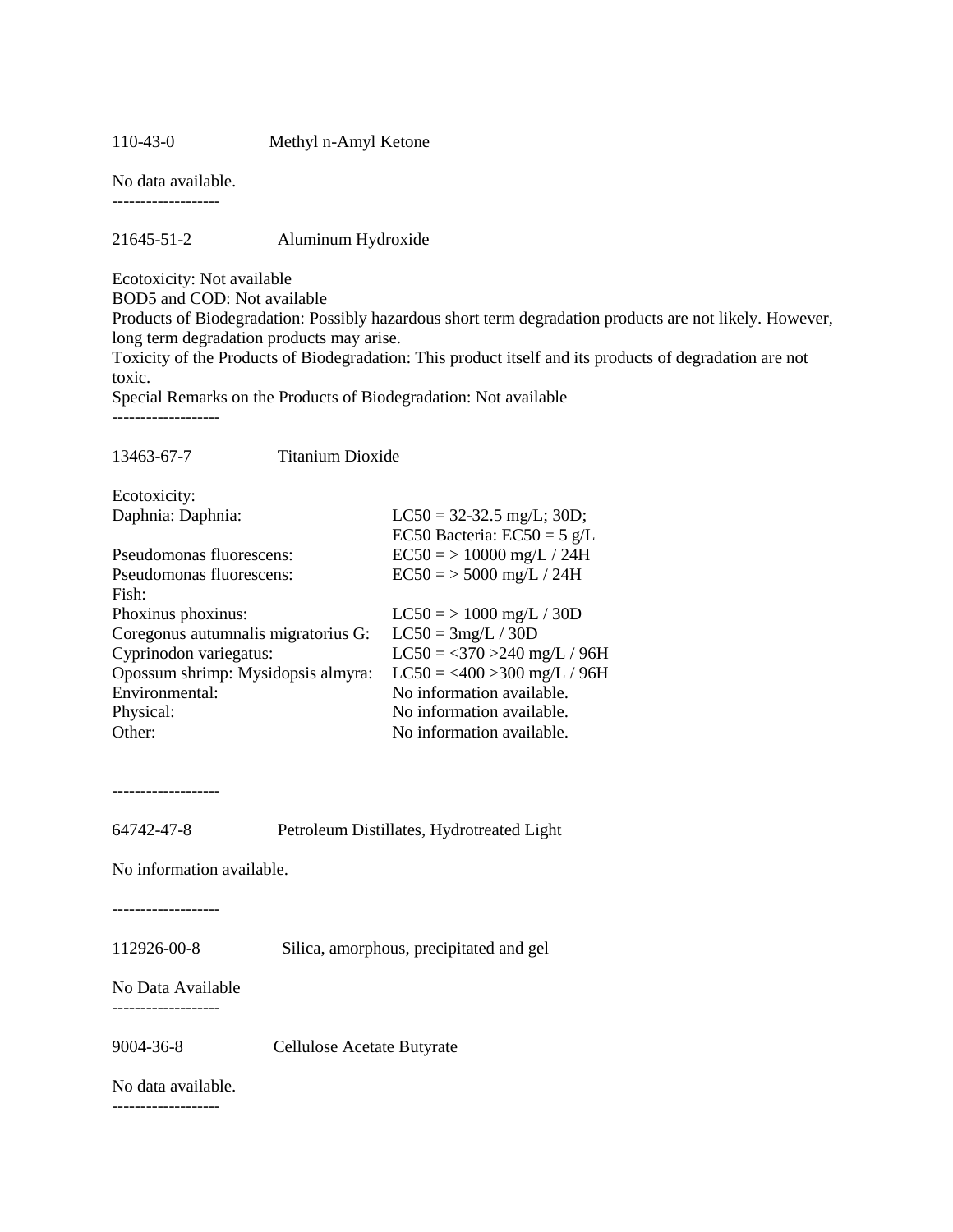123-86-4 n-butyl Acetate

| Aquatic toxicity:                        |                   |
|------------------------------------------|-------------------|
| Acute and Prolonged Toxicity to Fish:    | No data available |
| Acute Toxicity to Aquatic Invertebrates: | No data available |
| Environmental fate and pathways:         | No data available |

-------------------

98-56-6 parachlorobenzotriflouride

Biodegradability- Product: 64% Test substance: 1-chloro-4-(trifluoromethyl)benzene

Biodegradability- Components p-Trifluoromethylphenyl chloride: Anaerobic 64%

Bioaccumulation- Product: No data available

Ecotoxicity effects Toxicity to fish- Product: No data available

Toxicity to fish- Components p-Trifluoromethylphenyl chloride: LC50: 5.6 mg/l Exposure time: 96 h

Toxicity to daphnia and other aquatic invertebrates- Product: No data available

Toxicity to daphnia and other aquatic invertebrates- Components p-Trifluoromethylphenyl chloride Remarks: No data available

Toxicity to algae- Product: No data available

Toxicity to algae- Components p-Trifluoromethylphenyl chloride Remarks: No data available

Toxicity to bacteria- Product: No data available -------------------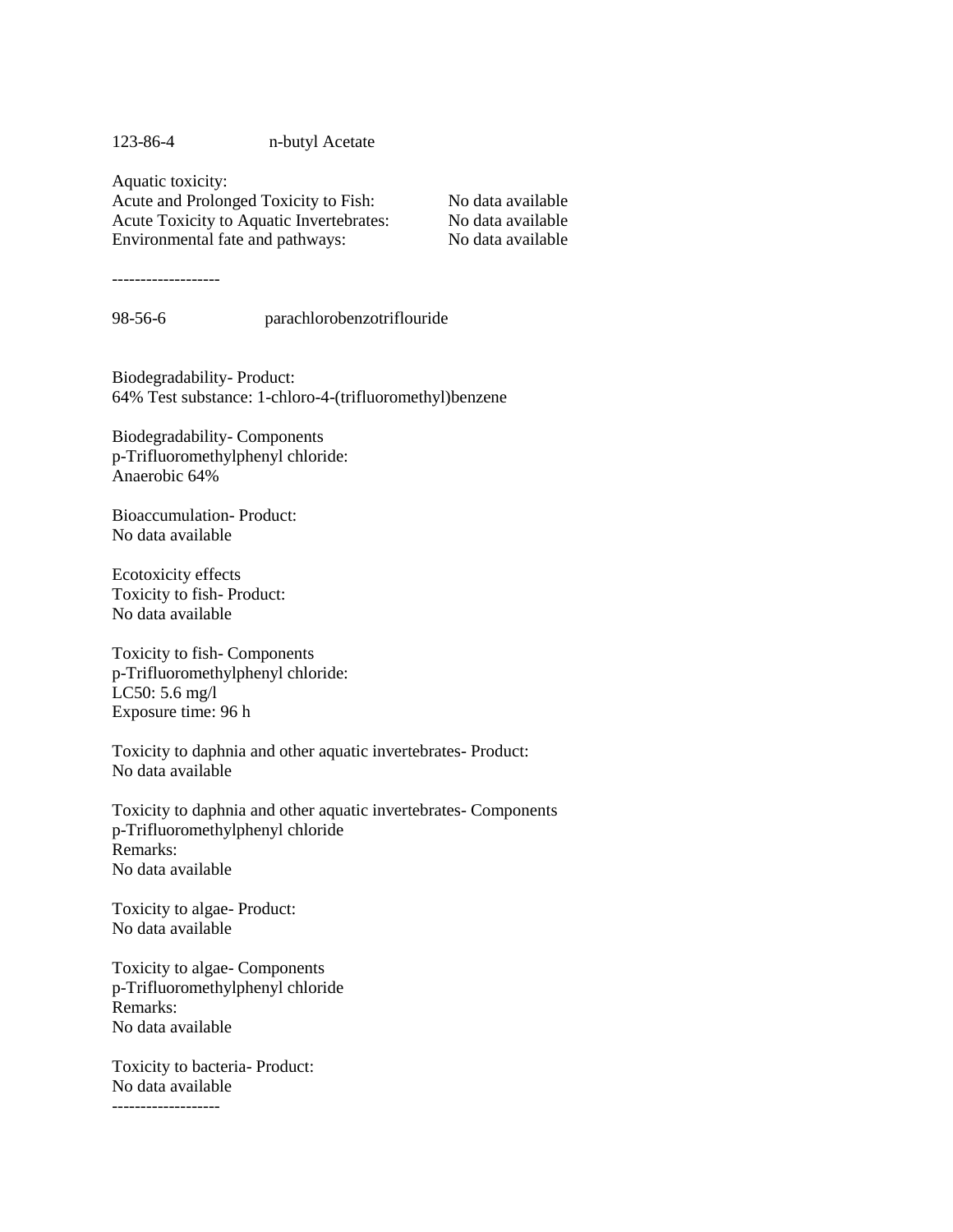540-88-5 Tert Butyl Acetate

Ecotoxicity

Acute Fish toxicity: LC50 / 96 HOURS Oncorhynchus mykiss 240 mg/l Summary: Acute toxicity to fish is low. Acute toxicity to aquatic invertebrates: EC50 / 48 HOURS Daphnia magna. 350 mg/l Summary: Low acute toxicity to aquatic invertebrates. Toxicity to aquatic plants EC50 / 96 HOURS Pseudokirchneriella subcapitata 64 mg/l Summary: Low toxicity to algae. Toxicity to microorganisms EC3 / 16 HOURS Pseudomonas putida 78 mg/l Summary: Low toxicity to bacteria. EC3 / 72 HOURS Entosiphon sulcatum 970 mg/l Chronic toxicity to fish Summary: No Data Available. Chronic toxicity to aquatic invertebrates Summary: No Data Available. Other adverse effects: Expected to show low toxicity to higher plants. Environmental fate and pathways Expected to be emitted and partition predominantly to the atmosphere. Accidental releases to water or soil are expected to evaporate and undergo atmospheric decomposition processes. Mobility Behavior in environmental compartments: Released material would be expected to show high soil mobility and to volatilize readily from soil and surface waters, forming atmospheric vapor. Persistence and degradability Biodegradation: Expected to hydrolyze slowly in water (half-life ca. 0.5 years or longer). Atmospheric vapors expected to be photo chemically degraded by reaction with hydroxyl radicals (half-life 19.7 days): Inherently biodegradable. Bioaccumulation: Bioconcentration factor (BCF) 5.61 ((QSAR calculated value)) this material is not expected to bio accumulate. Other adverse effects This material is not considered persistent by EPA, and is not expected to contribute to the greenhouse gas effect, stratospheric ozone depletion, tropospheric ozone formation, or particulate matter formation. Tert-Butyl Alcohol 75-65-0 Ecotoxicity This material is expected to be non-hazardous to aquatic species. Acute Fish toxicity / 96 HOUR Pimephales promelas (fathead minnow) > 961 mg/l Summary: This material is not harmful or toxic to fish. Acute toxicity to aquatic invertebrates / 48 HOURS Daphnia magna (Water flea) 933 mg/l Summary: Low acute toxicity to aquatic invertebrates. Toxicity to aquatic plants Pseudokirchneriella subcapitata 976 mg/l Summary: Acute toxicity to aquatic plants very low. Toxicity to microorganisms Pseudomonas putida 10,000 mg/l Chronic toxicity to fish Clarias Gariepinus 332 mg/l Chronic toxicity to aquatic invertebrates Summary: study scientifically unjustified Other adverse effects Raphanus sativus, 50% reduction in seedling length, 160 ppm Environmental fate and pathways Mobility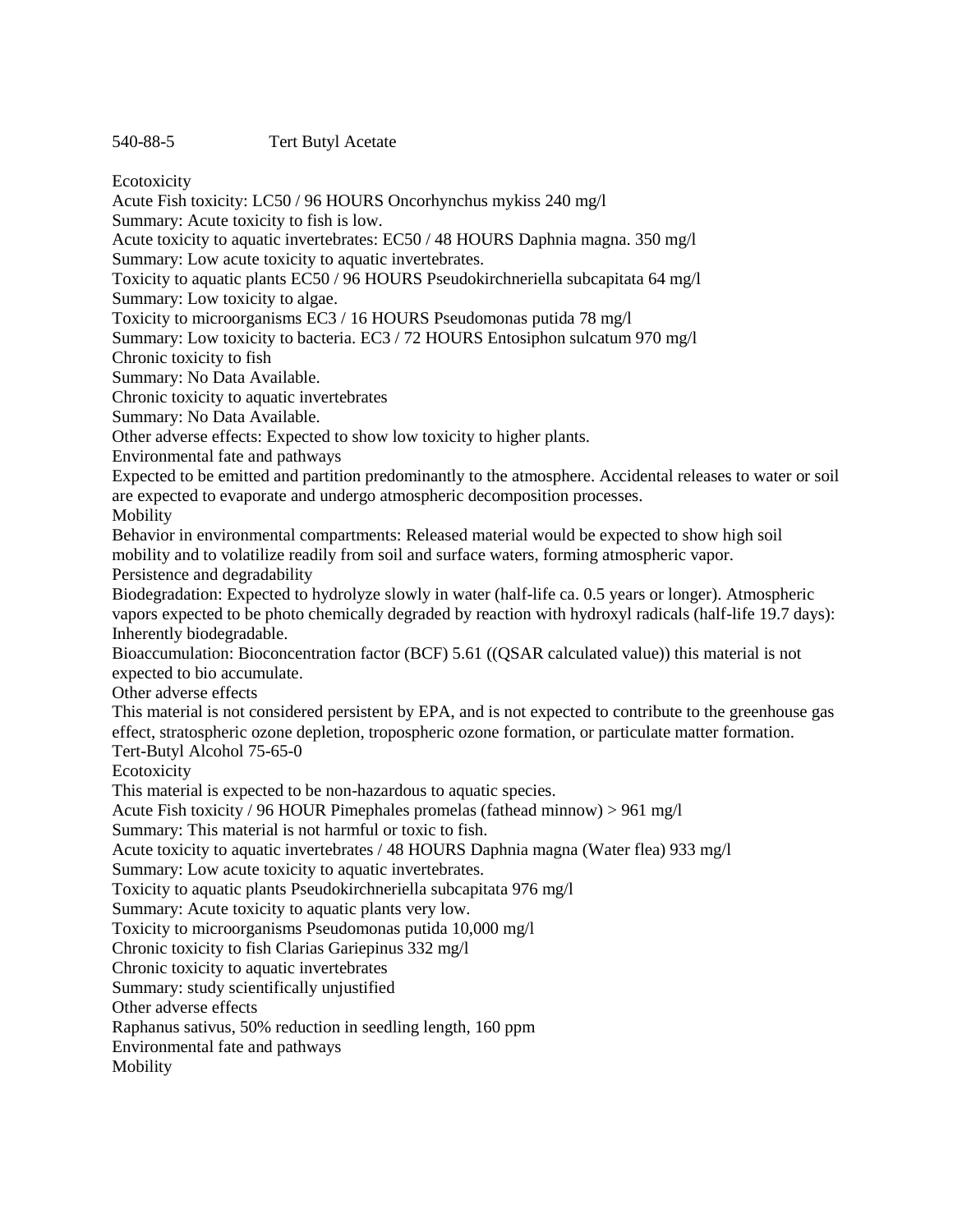Behavior in environmental compartments: Highly mobile in soil and likely to volatilize from moist or dry soil surfaces. Expected to volatilize from surface waters and not likely to adsorb to suspended solids and sediment in water.

Persistence and degradability

Biodegradation: Predicted to be inherently bio degradable- Degraded in the atmosphere by reaction with photo chemically produced hydroxyl radicals with an estimated half- life of 75.9 hours. Bioaccumulation: Bioaccumulation is unlikely.

-------------------

# **Section 13 -- DISPOSAL CONSIDERATIONS**

#### WASTE DISPOSAL METHOD:

Waste from this product may be hazardous as defined under the Resource Conservation and Recovery Act (RCRA) 40 CFR 261. Do not incinerate. Depressurize container. Dispose of in accordance with Federal, State, and Local regulations regarding pollution.

#### **Section 14 -- TRANSPORT INFORMATION**

| Proper Shipping Name:      | <b>Consumer Commodity</b> |
|----------------------------|---------------------------|
| <b>NOS Technical Name:</b> | ORM-D                     |
| Hazard Class:              | N/A                       |
| UN Number:                 | N/A                       |
| Packing Group:             | N/A                       |

CEPA (Canadian Environmental Protection Act):

#### **Section 15 -- REGULATORY INFORMATION**

Canadian Regulations:

 $\,<\,$ 

All substances in this product are listed on the Canadian Domestic Substance List (DSL) or are not required to be listed.

#### US Regulations:

This product contains the following substances subject to the reporting requirements of Section 313 of Title III of the Superfund Amendments and Reauthorization Act of 1986 and 40 CFR Part 372.

| <b>SARA 313:</b><br>CAS No.<br><b>WT</b>   | CHEMICAL/COMPOUND                      | $%$ by |
|--------------------------------------------|----------------------------------------|--------|
| $71-36-3$<br>540-88-5<br>5.0               | N-Butanol<br><b>Tert Butyl Acetate</b> | 5.0    |
| PROP <sub>65</sub><br>CAS No.<br><b>WT</b> | <b>CHEMICAL COMPOUND</b>               | $%$ by |